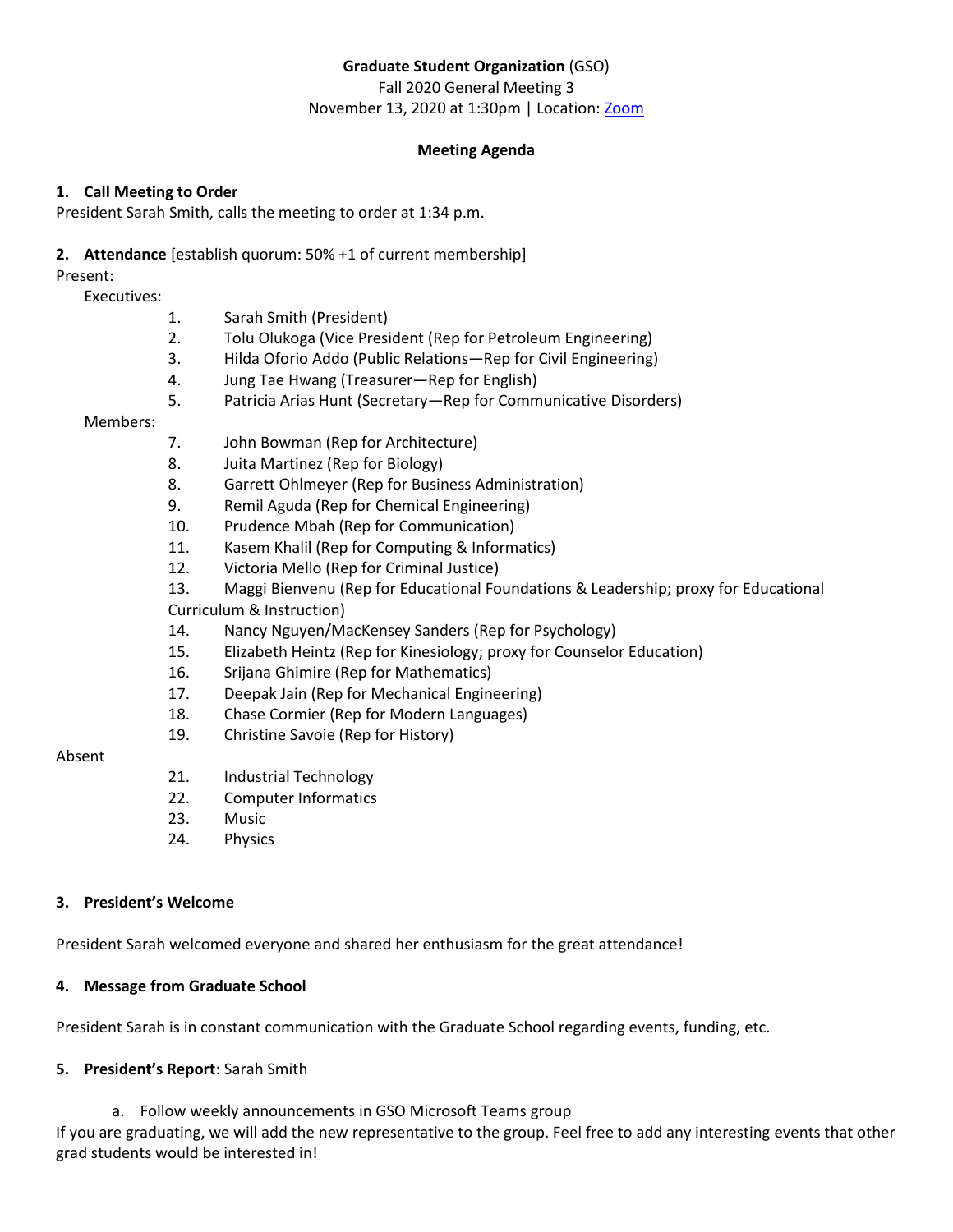### b. Importance of [GSO Advocacy Survey](https://forms.gle/VmoWNg5cQsj9mxKx5)

Sarah stated that she was very excited with the number of responses and began a report. There are 50 responses at the moment. However, Dr. Farmer-Kaiser stated that more people need to fill out the advocacy form in order for upper administration to see it. Sarah stated that our voices are being heard! Encourage students to fill out the advocacy form.

c. Schedule December/January meetings with interested departments on how GSO can better serve each program's needs

Sarah encouraged for departments that did not apply for funding this semester to schedule a time to meet with her to discuss how can GSO support their students.

d. Spring 2021: proposing bulk Bylaw updates (discard references to paper application procedures)

Sarah suggested that if members have time to please take a look at the Bylaws

#### **6. Vice President's Report**: Tolu Olukoga

VP, Tolu Olokoga, stated that she did not have a report.

### **7. Treasurer's Report**: JT Hwang

a. Significant budget surplus projected for Spring 2021

Treasurer Hwang. There is a surplus to the fund of about \$50,000. He stated that we are in very good shape financially and the surplus will rollover to the Spring.

President Sarah shared that JT has done a phenomenal job at keeping up with the budget and transitioning to online applications.

#### **8. Secretary's Report**: Patricia Arias Hunt

Secretary, Patricia, stated that she did not have a report.

## **9. Public Relations' Report**: Hilda Oforio-Addo

Hilda is waiting on "Meet the Rep" submissions to share on social media. Sarah encouraged members to participate in this activity so we can highlight all our new representatives.

#### **10. Old Business**

a. Provisional changes to Spring 2021 budget allocations?

Sarah discussed the 70% Travel 30% research budget allocation guidelines and opened the forum to discussion regarding changing the percentage

JT suggested that the surplus will give the opportunity to keep the current budget allocation without having to edit the bylaws. Maggi agreed with JT statement about waiting to change the bylaws. She thinks that as the Spring progresses, we will see more virtual events, small conferences, etc. She wondered if GSO could potentially open for more than one application a semester.

Sarah is in support of keeping the current budget allocation. She also stated that she is under the impression that each student is allowed to be funded for \$400 total with individual limits per category (i.e. more than one TWOAD application per student, per semester, up to \$100). She will look into it for further information.

b. Suggestions for new funding category opportunities or changes to funding amounts?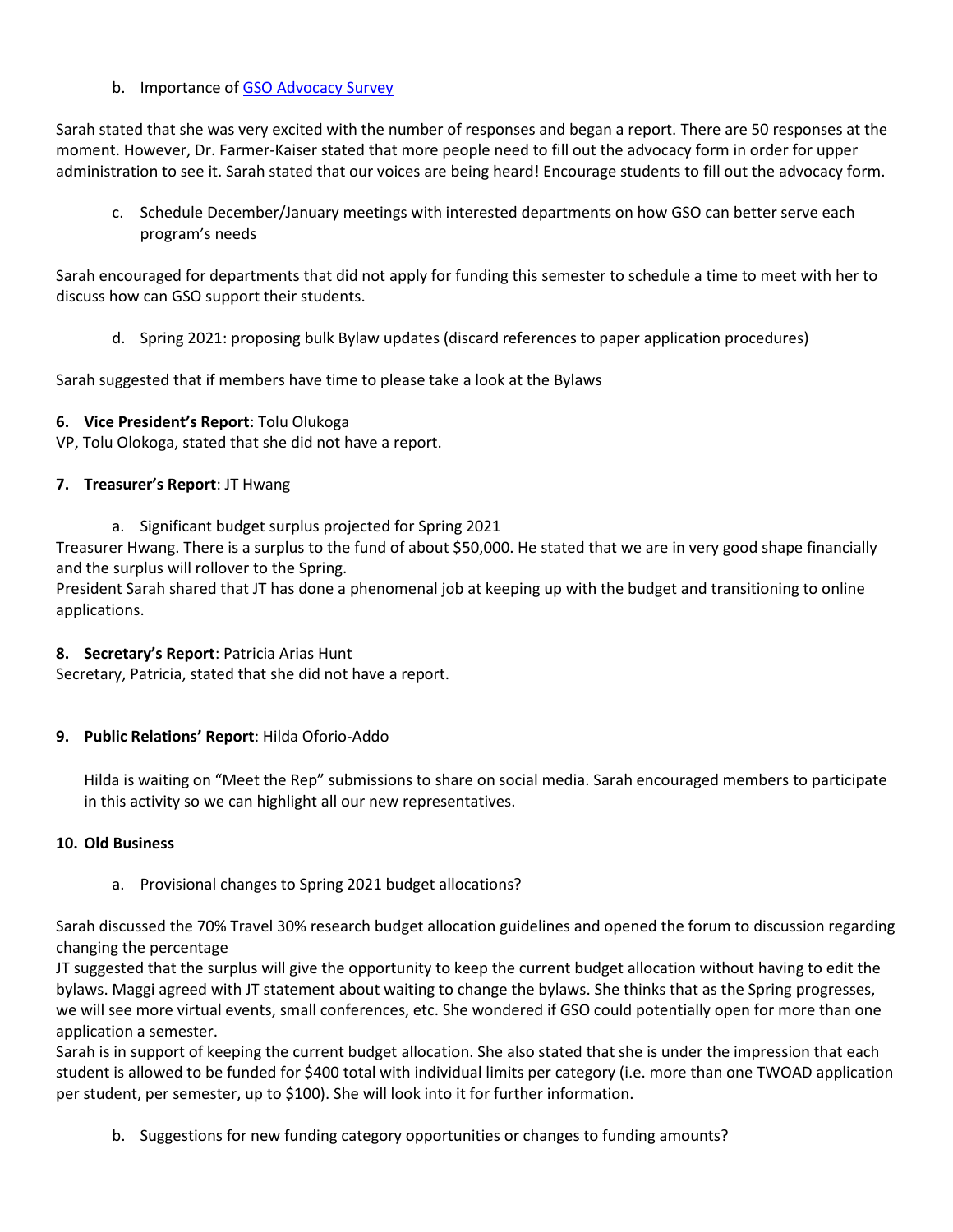Sarah did not get suggestions regarding this and any bylaw suggestions. Come to GSO to let us know what you need to find a way to fund it and expanding the categories to meet department's needs. GSO wants to expand to other fields. She opened the forum to discussion regarding funding categories.

## **11. New Business**

- a. Funding Applications for General Meeting 3 [see budget spreadsheet]
	- i. "Travel" With Academic Duties Appropriations: 1 application received
	- ii. "Travel" Without Academic Duties Appropriations: 3 applications received (including 1 rejected application)
	- iii. Research Supplies Appropriations: 4 applications received (including 1 rejected application)
	- iv. Research Thesis/Dissertation: 1 application received
	- v. Other funding: 4 applications received

Treasurer JT shared his screen with the application spreadsheet to explain the funding process. He reported that there is nothing out of the ordinary, but that under the travel area, GSO has applied for money to fund the series of speakers.

President Sarah explained that the bylaws state that funding can be used to cover honorarium fees for speakers that will benefit Graduate Students. Four speakers have been identified to present for grad students and GSO is estimating to pay approximately \$500 per speaker. All students will be invited and encouraged to participate in these events. Professional and career-oriented topics will take place in the Spring. The Fall topics will focus on wellness topics to prepare for the Spring semester. One of the speakers is planning on making her presentation interactive. Sarah is planning to have a prize pack for attending the events. Motion to block vote on all applications and approve as suggested by Funding Committee and as outlined in budget spreadsheet, motion passes with unanimous vote.

- b. Nomination for Treasurer
	- i. Role of Treasurer, from Bylaws: "Shall report on the status of the GSO account at each meeting and serve as the chair and ex-officio member of the Funding Committee formed under the provision of Section IV."
	- ii. Treasurer requirement, from Bylaws: One semester of previous GSO Department Representative experience (excluding summer) -or- bypass requirement with 2/3 majority vote.
	- iii. Nominations from the floor

President Sarah explained the role of Treasurer in regard to bylaws. Treasurer JT explained the treasurer role from his perspective. He stated that the role has become easier and manageable. As a treasurer you have communication with the Graduate School to oversee funding. You also have contact with representatives for the application process. Sarah stated that Treasurer is one of the most valued positions on a CV. JT supported that statement, and that he has learned a vast amount of information regarding administration. Sarah explained that JT will help with the transition process, and JT is willing to continue helping as needed throughout the years. Sarah opened the floor for questions. No questions were asked. Sarah proceeded to open the floor for nominations.

Rep. Maggi stated that it is important to consider how long a representative will stay with GSO to promote continuity. The role will be highly supported by executive board members. Future rep. Scott self-nominated for the role of treasurer. Motion to override Bylaw requirement of previous GSO Department Representative service passes.

Rep. Scott Dufreche will take the position of treasurer. President Sarah shared her relief with having a new treasurer.

## **12. Other Advocacy/Concerns/Questions**

## a. **Scheduling and format (in person vs. online) of GSO meetings in Spring 2021?**

Sarah reported that virtual meetings seem to be working but would like to discuss the options available for next semester such as meeting in person or completely online. The questions were what day to pick and the format for meetings. Rep. Maggi and John stated that they find the Zoom format beneficial. VP Tolu stated that it would be beneficial for new members to meet in person to form connections. However, that if activities such as break out rooms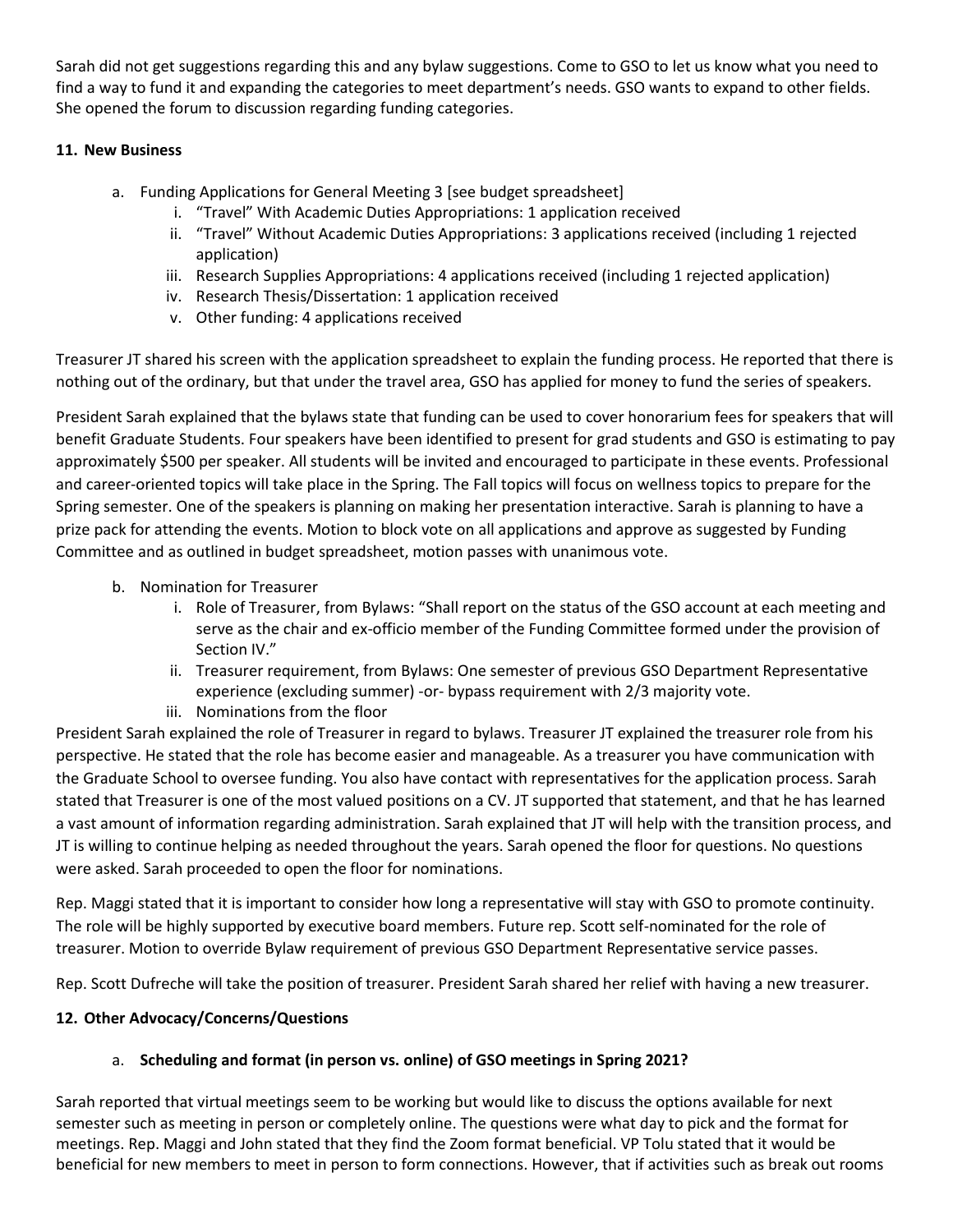continued to be used for networking it would be equally beneficial. Sarah stated that she would like to have more interaction through Zoom by turning on cameras. Members agreed to continue to meet through Zoom. Rep. Scott stated that he has class at the current times on Friday. Sarah asked if he would be able to step out from class to participate in meetings. JT asked if his schedule will remain the same time. Scott confirmed that the time it is probably stay the same. Sarah stated that for now we will keep the same date and time for the time being, and if Scott's schedule changes/conflicts with this time we might have to find a new time to meet.

- b. Representative Remil inquired about the possibility for resources/training to incentivize officers for participation in GSO. Sarah shared that in other universities there is funding provided for GSO members for participation in addition to their stipends. She suggested for the discussion to continue on ways to incentivize participation and to find a way to propose this to administration. Sarah requested from Remil to send her a description of what he envisions. Remil stated that he will email her and that perhaps it could be resources that are not in the form of funding.
- c. STEP Grant Funding—Sarah explained that there is STEP Grant funding for departments to purchase equipment that needs to be updated, research software, printers, etc. Faculty needs to apply for this type of funding.

## **13. Announcements**

a. Graduate Student Zoomba hosted by GSO and Rec Sports: Monday, November 16 at 6 PM. In-person event at Bourgeois Hall Dance Studio, limited to 25 attendees who must preregister. Or, join from home on Zoom! Link to register for inperso[n here,](file:///C:/Users/sarah/Downloads/calendar.louisiana.edu/gso/view/event/event_id/5508) Facebook event [here.](https://fb.me/e/3uYnDwsE3)

Thank you to Rep. Liz for helping coordinate this event. Due to COVID, the event will be completely online through Zoom. Sarah encourages members to attend to have a fun time!

- b. Upcoming Graduate School events:
	- i. [Town Hall with the Dean:](https://calendar.louisiana.edu/graduate-school/view/event/event_id/4987)
		- Thursday, December 1 at 6 PM
	- ii. [Three Minute Thesis Finals:](https://calendar.louisiana.edu/graduate-school/view/event/date/20201217/event_id/4988) Thursday, December 17 at 6 PM

Sarah recognized Representatives Liz from Kinesiology and Chase from Modern languages who will move to the next round (finals) in Three Minute Thesis competition. Congratulations!!

c. Stay tuned for information as we schedule our GSO-sponsored external speaker series in December and January.

As explained earlier, GSO will fund these speakers. Sarah encourages reps to invite all their graduate students to participate in these events. Grad School is going to help spread the word amongst faculty and staff members to encourage participation.

d. Putting the "FUN" in GSO's Friday FUND-day meetings!

Sarah spined the wheel for a prize, the winner was……Rep. Liz from Kinesiology!

e. After this meeting, GSO will follow-up via email to Reps with notes you can relay to your departments' students.